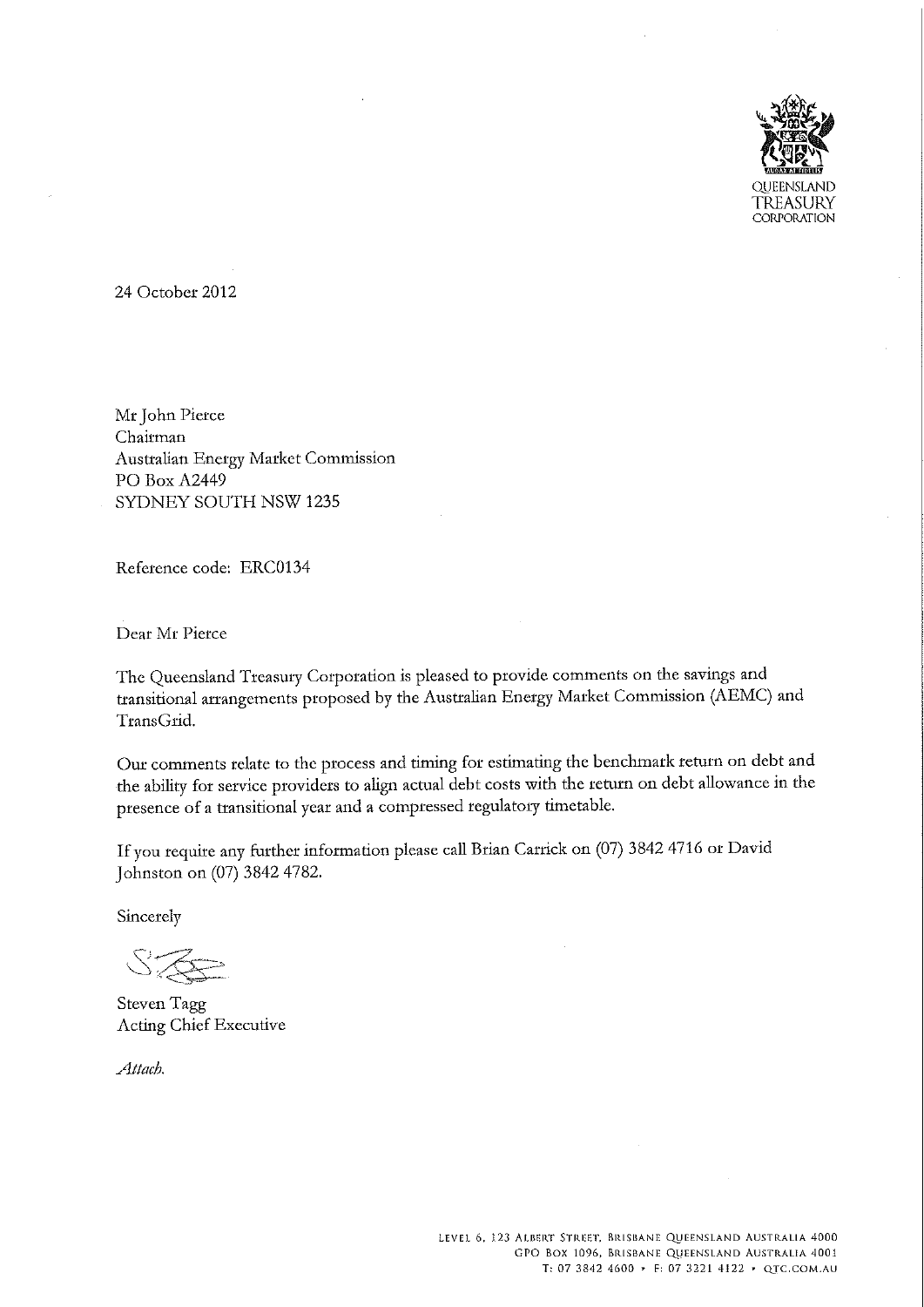# QTC comments on proposed savings and transitional arrangements



REFERENCE CODE: ERC0134 OCTOBER 2012

## General comments

The transitional arrangements proposed by the AEMC and TransGrid may have implications for the way service providers manage interest rate risk. As a consequence, it is essential the transitional arrangements do not unintentionally produce return on debt allowances that cannot be replicated in practice. Such an outcome would be contrary to the principle of providing service providers with a reasonable opportunity to recover efficient financing costs.

It is equally important for the transitional arrangements to not require service providers to adopt inefficient risk management strategies to align actual debt costs with the return on debt allowance.

QTC considers that a single determination should be used to estimate the benchmark return on debt. To avoid creating additional interest rate risks, the averaging period used to estimate the return on debt should end just prior to the start of the transitional year or, alternatively, the transitional year could be used as an extended averaging period. This will allow service providers to enter into interest rate hedging transactions over the same time period used to estimate the benchmark return on debt.

Due to a significant increase in debt volumes and the possible transition to a new return on debt approach, some service providers will require an averaging period for the benchmark return on debt which is significantly longer than the current forty day maximum. It is therefore important for the transitional arrangements and compressed regulatory timetable to not prevent a service provider from seeking a longer averaging period as part of the framework and approach process. Using the transitional year as an extended averaging period is one way of achieving this outcome.

# AEMC proposed transitional arrangements

The AEMC has proposed delaying the commencement date of the next full regulatory period for most service providers by one year. The proposed transitional arrangements allow the Australian Energy Regulator (AER) and the service provider to agree a term of less than five years for the next full regulatory period. This effectively results in a one-year transitional determination being followed by a shortened four-year regulatory determination.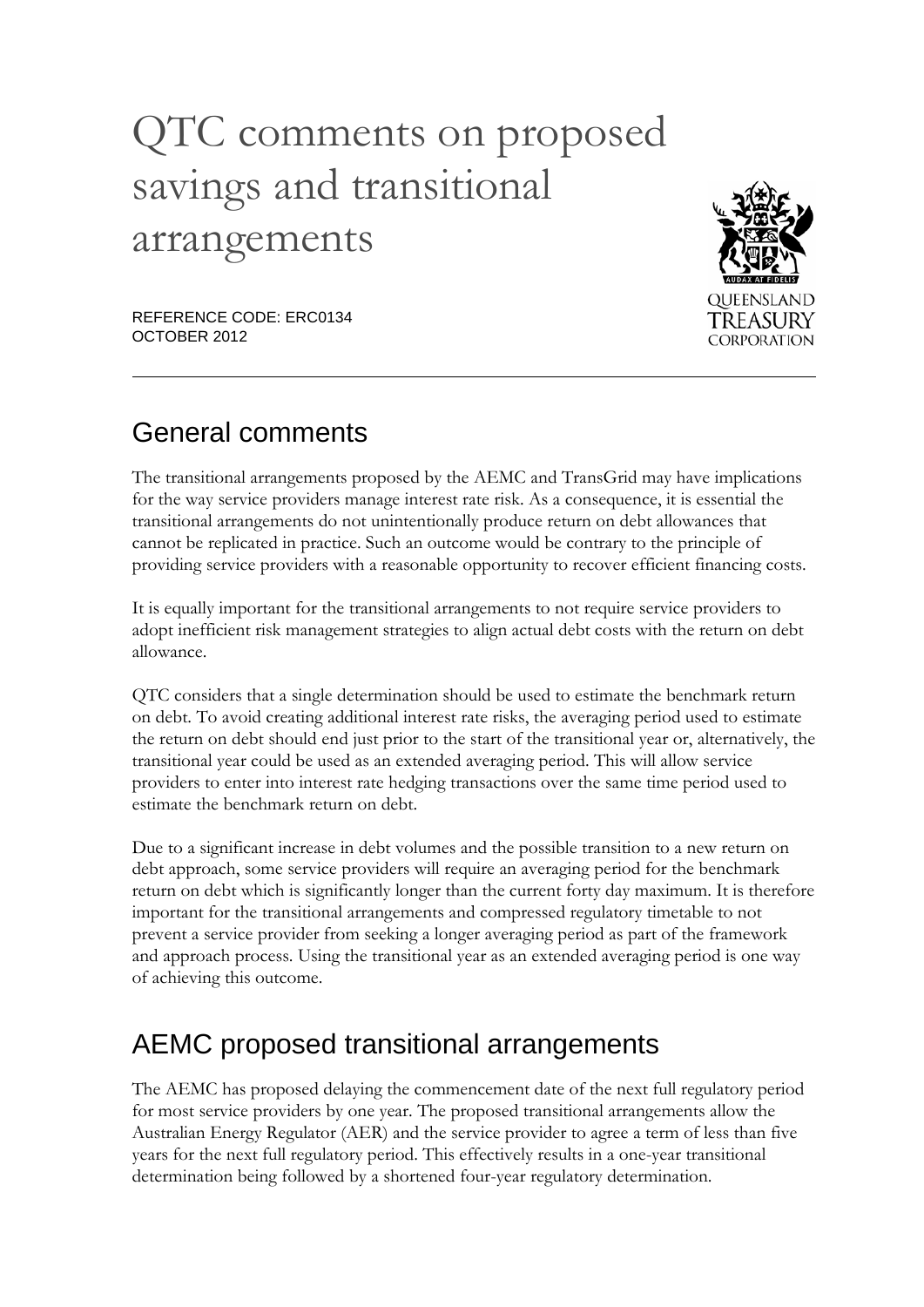#### Impact of the transitional determination

It is QTC's understanding that the transitional determination would require a weighted average cost of capital (WACC) to be fixed for one year with a new WACC being estimated just prior to the start of the delayed four-year regulatory period.

A two-determination process may create problems for some service providers when managing their interest rate risk exposure relative to the return on debt allowance. In particular, it may not be possible for service providers (especially those with large debt portfolios) to lock in a fixed base interest rate for one year and then fully re-hedge the rate just prior to the start of the delayed four-year regulatory period.

QTC considers that it is more appropriate for the benchmark return on debt to estimated as part of a single determination.

### TransGrid proposed transitional arrangements

The TransGrid proposal involves a single determination which applies to all years of the fiveyear regulatory period. As the timing of the determination is delayed by one year, it is necessary for a 'placeholder' revenue to be agreed between the AER and the service provider for the transitional year. The placeholder revenue is based on an indicative WACC and forecasts for operating and capital expenditure, tax expense, depreciation and the opening regulated asset base.

The proposal includes a true-up to account for differences between the final determination and the estimates used to calculate the placeholder revenue. For example, the difference between the indicative and final WACC would be amortised on a present value neutral basis over the remaining four years. Under the current return on debt approach, this effectively results in the total revenues for the five-year regulatory period being based on the final WACC.

#### Possible increase in interest rate risk

It is unclear when the return on debt component of the final WACC is estimated under the TransGrid proposal. If the return on debt is estimated over a ten to forty day averaging period towards the end of the transitional year, the service provider may be exposed to additional interest rate risk.

To illustrate, if the indicative and final return on debt estimates were calculated using base interest rates of 4 per cent and 3 per cent respectively, the true-up calculation would reduce the revenues for the remaining four years to reflect the higher return on debt (ie, 4 per cent) used to determine the placeholder revenue. Under the current return on debt approach, this will result in the total revenues for the five-year regulatory period reflecting a base interest rate of 3 per cent. However, it would not have been possible for the service provider to lock in a 3 per cent base interest rate prior to the start of the transitional year for a five-year period.

As noted previously, it may not be possible for service providers with large debt portfolios to lock in a fixed base interest rate on existing borrowings for a one year period. Even if this was possible, the actual interest rate paid in during the transitional year is likely to differ from the interest rate used to perform the true-up calculation.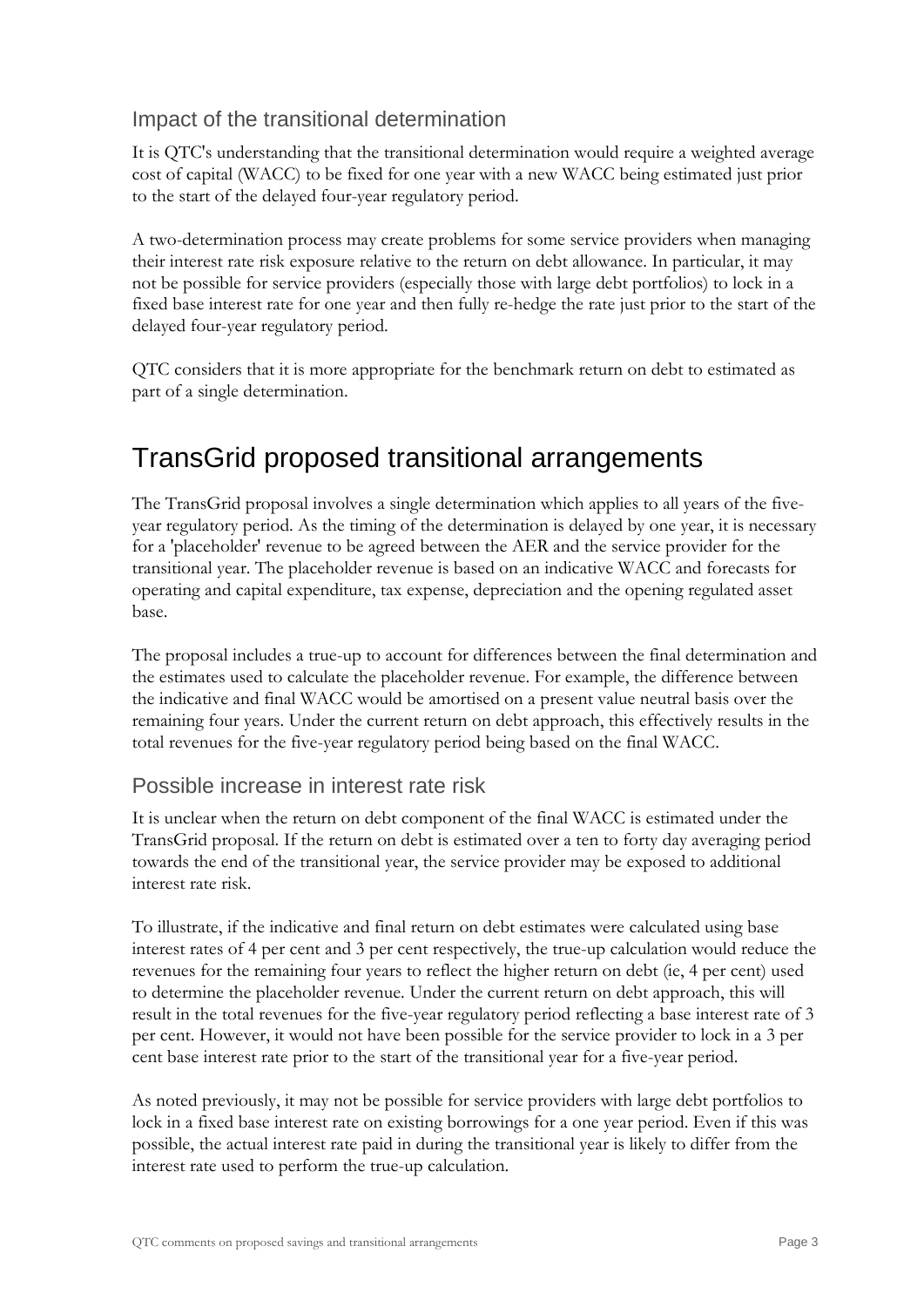These risks can be avoided by choosing an appropriate start and end date for the averaging period used to estimate the benchmark return on debt component of the final WACC.

# Timing and length of the averaging period

QTC considers that each service provider should be able to propose the timing and length of the averaging period used to estimate the benchmark return on debt. The details of the averaging period would be agreed between the AER and the service provider as part of the framework and approach process.

#### Timing of the averaging period

The additional interest rate risks that may unintentionally arise under the TransGrid proposal can be avoided if the return on debt component of the final WACC is estimated over an averaging period which ends just prior to the start of the transitional year, or if the transitional year is used as an extended averaging period.

Using the transitional year as an extended averaging period will allow some service providers to progressively hedge the base interest rate on existing borrowings at an average rate which is broadly consistent with the average base interest rate used in the final benchmark return on debt<sup>[1](#page-3-0)</sup>. An indicative benchmark return on debt could still be estimated over a shorter time period prior to the start of the transitional year to determine the placeholder revenue.

Both approaches will result in a single averaging period for estimating the benchmark return on debt used to determine the total revenues for the five-year regulatory period. Importantly, service providers should be able to enter into interest rate hedging transactions over the same time period, thereby reducing the mismatch between actual debt costs and the return on debt allowance over the five-year regulatory period.

#### Length of the averaging period

The current maximum averaging period of forty days was determined by the AER as part of the 2008-09 WACC parameter review. Since this time the debt balance for some service providers has increased significantly. In addition, some service providers may be transitioning to a different return on debt approach such as a long-term trailing average of the total return on debt. This transition may require additional debt funding and interest rate hedging transactions to be undertaken prior to the start of the next regulatory period.

Providing a service provider with a reasonable opportunity to recover efficient financing costs is consistent with the Revenue and Pricing Principles (RPP). Satisfying this principle requires a service provider to be afforded sufficient time to enter into the hedging transactions required to align actual debt costs with the return on debt allowance. Without a longer averaging period some large service providers will be constrained in their ability to achieve an outcome that is consistent with the RPP.

Based on these considerations, it is QTC's view that some service providers will require an averaging period of at least *six months* to perform the necessary funding and interest rate hedging transactions. Provided the averaging period is forward-looking (ie, chosen without the

<span id="page-3-0"></span> <sup>1</sup> Progressively hedging the base interest rate over a one year period may not be appropriate for service providers with a mostly floating rate interest rate exposure towards the end of the current regulatory period. In addition, debt covenants may require some service provider to maintain a minimum level of fixed rate hedging.